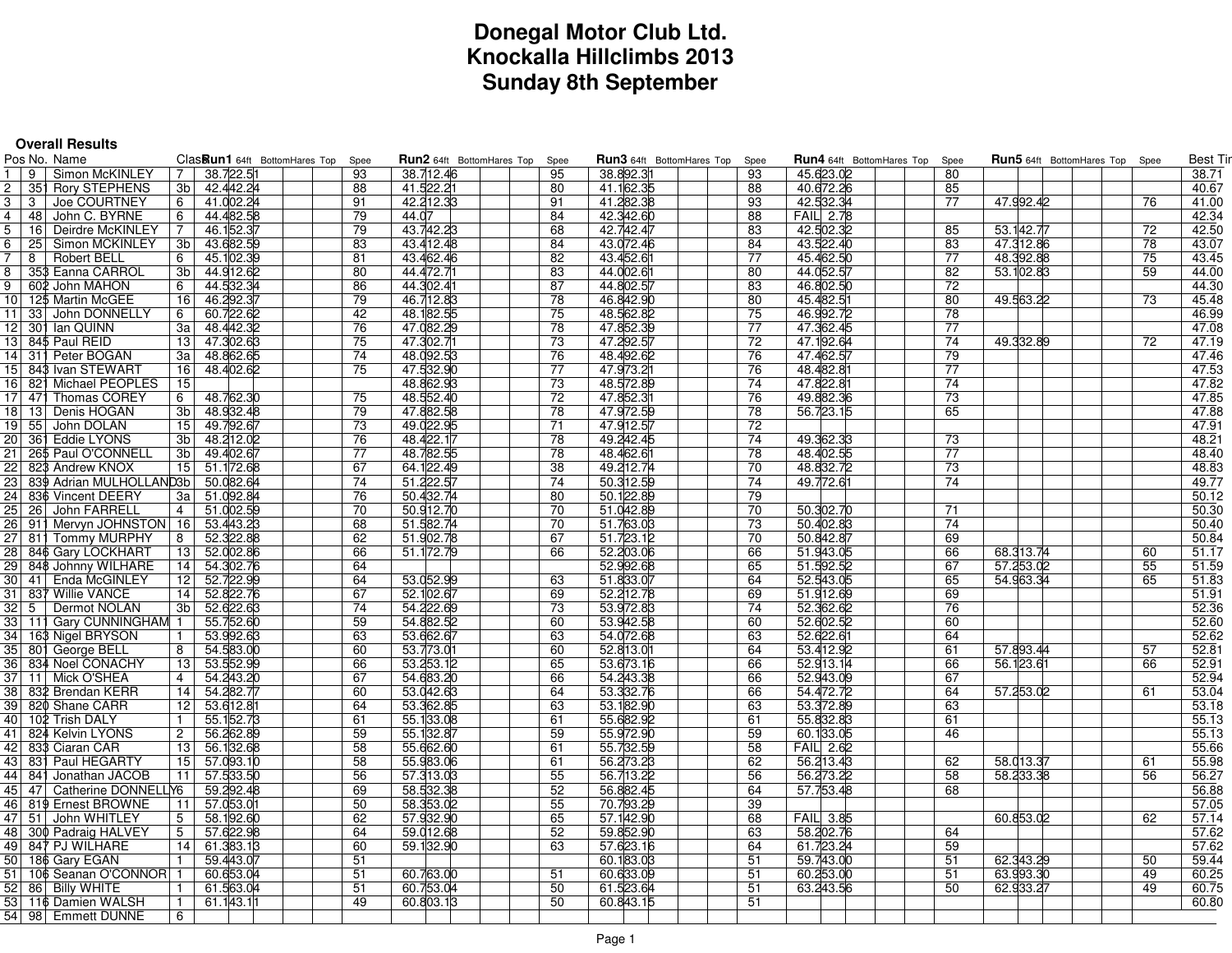#### **Class 1 Production Saloons up to 1400cc including Minis with removable front section**

Class Record - 47.49 sec - Ray Cunningham - Mini - 2012

| Pos | No. | Name               | Car         | Class | <b>Best Practice</b> | <b>Timed Runs</b> |       |       |       |       | <b>Best</b> |
|-----|-----|--------------------|-------------|-------|----------------------|-------------------|-------|-------|-------|-------|-------------|
|     | 111 | Gary CUNNINGHAM    | Fiat Punto  |       | 56.28                | 55.75             | 54.88 | 53.94 | 52.60 |       | 52.60       |
|     | 163 | Nigel BRYSON       | Fiat UNO    |       | 56.89                | 53.99             | 53.66 | 54.07 | 52.62 |       | 52.62       |
|     | 102 | Trish DALY         | Austin Mini |       | 57.32                | 55.15             | 55.13 | 55.68 | 55.83 |       | 55.13       |
|     | 186 | Garv EGAN          | Cinquecento |       | 60.82                | 59.44             |       | 60.18 | 59.74 | 62.34 | 59.44       |
|     | 106 | Seanan O'CONNOR    | Cinquecento |       | 61.55                | 60.65             | 60.76 | 60.63 | 60.25 | 63.99 | 60.25       |
|     | 86  | <b>Billy WHITE</b> | Cinquecento |       | 61.16                | 61.56             | 60.75 | 61.52 | 63.24 | 62.93 | 60.75       |
|     | 116 | Damien WALSH       | Cinquecento |       | 62.33                | 61.14             | 60.80 | 60.84 |       |       | 60.80       |

#### **Class 2 Production Saloons from 1401cc to 1650cc**

Class Record - 47.82 sec - Declan Cundelan - Escort - 2012

| Pos | No. | Name                         | י ה'<br>Udi | Class | <sup>D</sup> ractice<br>Best | <sup>r</sup> imed Runs |                 |       |         | Best             |
|-----|-----|------------------------------|-------------|-------|------------------------------|------------------------|-----------------|-------|---------|------------------|
|     | 824 | <b>YONS</b><br>. .<br>Kelvin | Civic       |       | 56.08                        | $F^{\wedge}$<br>56.Z6  | F F 40<br>55.13 | 55.97 | $-60.1$ | $    -$<br>55.13 |

## **Class 3a Production saloons 1651cc to 2050cc and GT/Sportscars up to 1650cc** Class Record - 42.22 sec - Simon McKinley - Radical - 2008

| Pos | No. | Name                 | Caı          | Class     | <b>Best Practice</b> | <b>Timed Runs</b> |       |       |       | Best  |
|-----|-----|----------------------|--------------|-----------|----------------------|-------------------|-------|-------|-------|-------|
|     | 301 | an QUINN<br>- - 1    | Minibusa 510 | υa        | 52.03                | 48.44             | 47.08 | 47.85 | 47.36 | 47.08 |
|     | 311 | Peter BOGAN          | Escort       | <b>vu</b> | 49.29                | 48.86             | 48.09 | 48.49 | 47.46 | 47.46 |
|     | 836 | <b>Vincent DEERY</b> | Nova         |           | 51.90                | 51.09             | 50.43 | 50.12 |       | 50.12 |

#### **Class 3b Production saloons & Rally Cars Over 2050cc GT/Sports cars over 1650cc and 4wd Rally Cars**

Class Record - 41.48 sec - Rory Stephens - Radical SR3 - 2011

| 351<br><b>Rory STEPHENS</b><br>Radical SR8<br>No Run<br>41.52<br>40.67<br>42.44<br>Зb<br>41.16<br>Simon MCKINLEY<br>43.68<br>43.52<br>25<br>47.31<br>43.41<br>43.07<br>44.61<br>Escort<br>3b<br>Eanna CARROL<br>353<br>Civic<br>53.10<br>44.91<br>44.47<br>47.50<br>44.05<br>44.00<br>-3b | <b>Best</b>             | <b>Timed Runs</b> | <b>Best Practice</b> | Class | Car    | Name        | No. | Pos |
|-------------------------------------------------------------------------------------------------------------------------------------------------------------------------------------------------------------------------------------------------------------------------------------------|-------------------------|-------------------|----------------------|-------|--------|-------------|-----|-----|
|                                                                                                                                                                                                                                                                                           | 40.67                   |                   |                      |       |        |             |     |     |
|                                                                                                                                                                                                                                                                                           | 43.07                   |                   |                      |       |        |             |     |     |
|                                                                                                                                                                                                                                                                                           | 44.00                   |                   |                      |       |        |             |     |     |
|                                                                                                                                                                                                                                                                                           | 47.88<br>56.72<br>47.97 | 47.88<br>48.93    | 50.30                | 3b    | BMW M3 | Denis HOGAN | 13  |     |
| 361<br>Eddie LYONS<br>49.36<br>48.21<br>48.42<br>49.24<br><b>Escort Cosworth</b><br>49.46<br>-3b                                                                                                                                                                                          | 48.21                   |                   |                      |       |        |             |     |     |
| 265<br>Paul O'CONNELL<br>48.78<br>BMW M3<br>50.63<br>49.40<br>48.40<br>48.46<br>3b                                                                                                                                                                                                        | 48.40                   |                   |                      |       |        |             |     |     |
| 839<br>Adrian MULHOLLAND<br>Escort RS2000<br>49.77<br>50.08<br>51.22<br>56.73<br>50.31<br>3b                                                                                                                                                                                              | 49.77                   |                   |                      |       |        |             |     |     |
| 52.36<br>52.62<br>Dermot NOLAN<br>54.22<br>53.97<br>52.94<br>Sierra Cosworth<br>Зb                                                                                                                                                                                                        | 52.36                   |                   |                      |       |        |             |     |     |

#### **Class 4 Classic Cars Cars per HRCA regulations. (See Appendix 49) & FIA Appendix K**

Class Record - 48.00 sec - ALAN KESSIE - Gryphon C73 - 2011

| Pos | No. | Name                      |                | Run   | Run 2 | Run 3          | Run   | : Run | Factor |       |
|-----|-----|---------------------------|----------------|-------|-------|----------------|-------|-------|--------|-------|
|     | 26  | <b>FARRELL</b><br>John Fi | Ford Escort RS | 51.00 | 50.91 | ້ 4 ຄ<br>ט ו ט | 50.30 |       |        | 38.73 |
|     | . . | : O'SHEA                  | MGBGT          | 54.24 | 54.68 | 54.24          | 52.94 |       |        | 39.17 |

# **Class 5 Formula Ford 1600 cc as per Ford Motorsort regulations & Formula Vee as MI Appendix 45** Class Record - 43.85 sec - Brendan Keane - Magnum 873 - 2008

| Pos | No. | Name           | $\cdot$<br>Uα      | Class | <b>Best Practice</b> | <b>Timed Runs</b> |       |       |       |       | Best             |
|-----|-----|----------------|--------------------|-------|----------------------|-------------------|-------|-------|-------|-------|------------------|
|     |     | John WHITLEY   | Formula Ford Laser |       | 62.76                | 58.19             | 57.93 | 57.14 | FAII  | 60.85 | $-7.4$<br>- 57.1 |
|     | 300 | Padraig HALVEY | Sheane FV02        |       | 58.98                | 57.62             | 59.01 | 59.85 | 58.20 |       | 57.62            |

#### **Class 6 2050 Formula Libre Single Seaters up to 2050cc having only one camshaft and Single Seaters up to 1650cc with two or more camshafts**

Class Record - 39.10 sec - Joe Courtney - OMS - 2012

| Pos | No. | Name               | Car                | Class | <b>Best Practice</b> | <b>Timed Runs</b> |       |       |       |       | <b>Best</b> |
|-----|-----|--------------------|--------------------|-------|----------------------|-------------------|-------|-------|-------|-------|-------------|
|     |     | Joe COURTNEY       | <b>OMS Hornett</b> |       | 42.22                | 41.00             | 42.21 | 41.28 | 42.53 | 47.99 | 41.00       |
|     | 48  | John C. BYRNE      | Jedi               |       | 45.91                | 44.48             | 44.07 | 42.34 | FAIL  |       | 42.34       |
|     |     | Robert BELL        | Crossle            |       | 47.96                | 45.10             | 43.46 | 43.45 | 45.46 | 48.39 | 43.45       |
|     | 602 | John MAHON         | DJ ADS1            |       | 47.86                | 44.53             | 44.30 | 44.80 | 46.80 |       | 44.30       |
|     | 33  | John DONNELLY      | Reynard SF80       |       | 50.46                | 60.72             | 48.18 | 48.56 | 46.99 |       | 46.99       |
|     | 471 | Thomas COREY       | Delta T91          |       | 51.50                | 48.76             | 48.55 | 47.85 | 49.88 |       | 47.85       |
|     | 47  | Catherine DONNELLY | Delta T91          |       | 62.28                | 59.29             | 58.53 | 56.88 | 57.75 |       | 56.88       |
|     | 98  | Emmett DUNNE       | <b>FVJ</b>         |       | 56.05                |                   |       |       |       |       | No Run      |
|     |     |                    |                    |       |                      |                   |       |       |       |       |             |